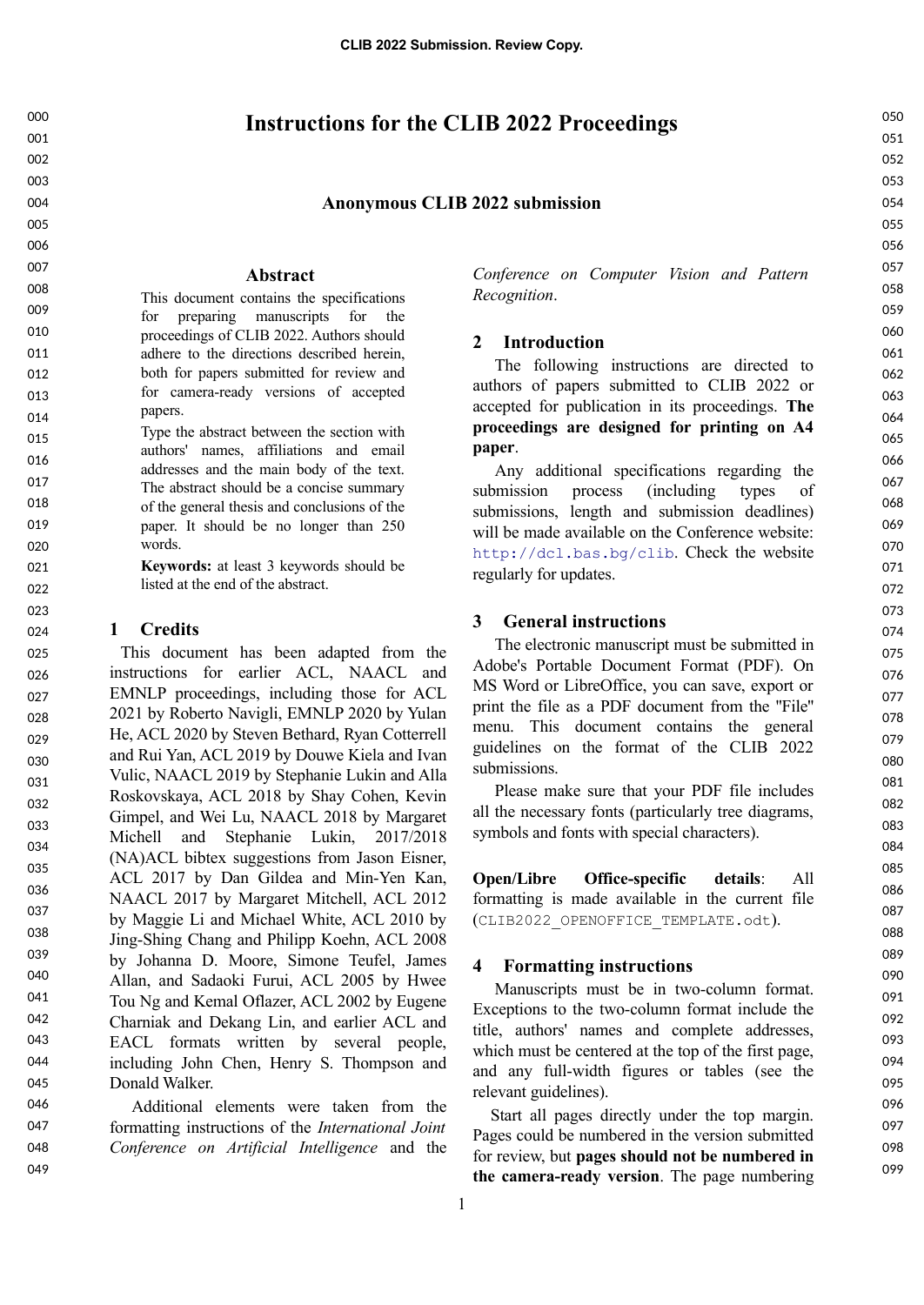will be handled by the editors of the Proceedings. Please do not place footers or headers.  $100$ 101

## **4.1 Layout**

Format manuscripts two columns to a page, in the manner these instructions are formatted.

The exact dimensions for a page on A4 paper are:

- Left and right margins: 2.5 cm
- Top margin: 2.5 cm
- Bottom margin: 2.5 cm
- Column width: 7.7 cm
- Column height: 24.7 cm
- Gap between columns: 0.6 cm

Papers should not be submitted on any other paper size. If you cannot meet the above requirements about the production of your electronic submission, please contact members of the Organising Committee before submission.

### **4.2 Fonts**

For reasons of uniformity, Adobe's **Times Roman**, **Times New Roman** or **Computer Modern Roman** should be used.

T**able 1** specifies what font sizes and styles must be used for each type of text in the manuscript.

### **4.3 Ruler**

A printed ruler (line numbers in the left and right margins of the article) should be presented in the version submitted for review, so that reviewers may comment on particular lines in the paper without circumlocution.

| <b>Type of Text</b> | <b>Font Size</b> | <b>Style</b> |
|---------------------|------------------|--------------|
| paper title         | $15$ pt          | bold         |
| author names        | 12 pt            | bold         |
| author affiliation  | 12 pt            |              |
| the word "Abstract" | 12 pt            | bold         |
| section titles      | 12 pt            | bold         |
| subsection titles   | $11$ pt          | bold         |
| document text       | $11$ pt          |              |
| captions            | 10 pt            |              |
| abstract text       | 10 <sub>pt</sub> |              |
| bibliography        | 10 pt            |              |
| footnotes           | 9 pt             |              |

|  |  |  | Table 1: Font guide. |
|--|--|--|----------------------|
|--|--|--|----------------------|

The presence or absence of the ruler should not change the appearance of any other content on the page. The camera ready copy should not contain a ruler.

**Open/Libre Office-specific details**: You can add the ruler to each page by copying it from another page. The Ruler consists of separate left-hand rulers and right-hand rulers. Each ruler is a text box, flushed with the sides of the page, with a list of numbers. The left part of the ruler is justified left, left indent 0.1 in/right indent 0 in; and the right-hand ruler, justified right had left indent 0 in/right indent 0.1 in. Number text is in Calibri, size 9pt, but other fonts are acceptable too.

### **4.4 The first page**

The title should be in a 15 pt bold font. (For a complete guide to font sizes and styles, see **Table 1**). Use title-case capitalisation. Long titles should be typed on two lines without a blank line intervening. Put the title at 2.5 cm from the top of the page, followed by a blank line, then the author(s)' name(s), and the affiliation(s) on the following line.

In case of multiple authors, if the affiliation of all or part of the authors is the same, you can collapse the respective Affiliation line(s). Only the first letter of surnames should be capitalised.

The affiliation should contain the author's home institution and an electronic mail address. In case of same-domain emails of multiple authors, they can be collapsed as indicated {email1,email2,email3}@domain.com.

Center the title, authors' name(s) and affiliation(s) across both columns. Do not use footnotes for affiliations.

Make sure that the title, author(s)' name(s) and affiliation(s) are identical to those entered in the electronic paper submission website.

### **4.5 Abstract**

Use two-column format when you begin the abstract. Type the abstract at the beginning of the first column. The width of the abstract text should be smaller than the width of the columns for the text in the body of the paper by 0.6 cm on each side.

Center the word **Abstract** in a 12 point bold font above the body of the abstract. The abstract should be a concise summary of the general thesis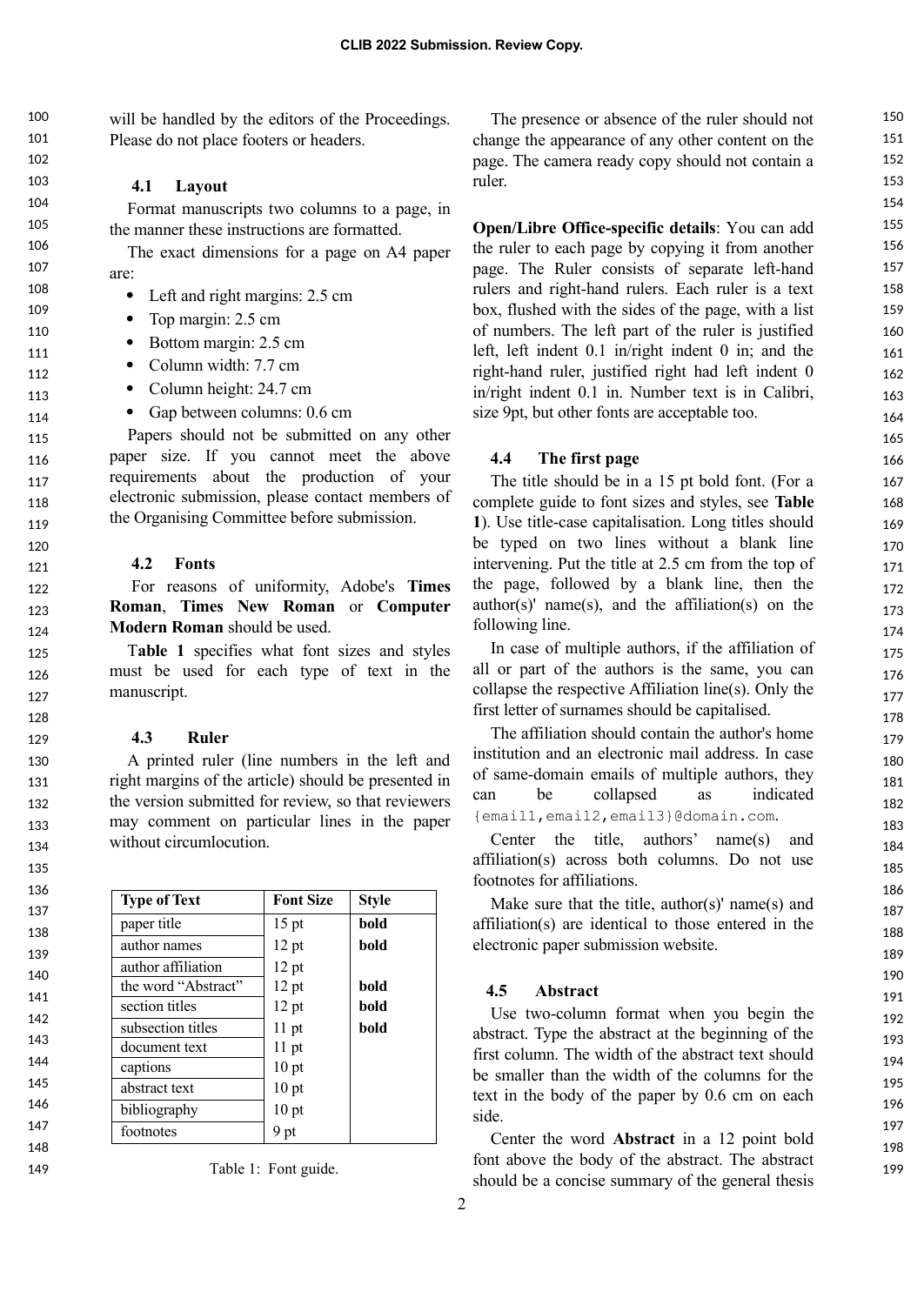and conclusions of the paper. It should be no longer than 250 words.  $200$ 201 202

The abstract text should be in 10 point font.

## **4.6 Sections and subsections**

Sections and subsections should be numbered automatically using the respective heading styles, as shown in this document.

## **4.7 Headings**

Type and label section and subsection headings using the styles indicated in the present document. Use numbered sections (Arabic numerals) in order to facilitate cross-references. The general format is to number subsections with the section number and the subsection number separated by a dot, in Arabic numerals.

## **4.8 Text**

Leave a blank line between the abstract and the main body of the paper.

Indent 0.4 cm when starting a new paragraph.

## **4.9 Appendices**

Appendices, if any, directly follow the text and the references to the exception of the cases when they themselves contain references (see below the section on References and citing). Letter them in sequence and provide an informative title, e.g., **Appendix A Title of Appendix**.

### **4.10 Tables and graphics**

Place figures, tables, and photographs in the paper near where they are first discussed, rather than at the end, if possible.

Both black and white and colour images and diagrams are acceptable.

Provide a caption for every illustration or table; these should be numbered automatically in sequence in the following format: "Figure 1: Caption of the Figure", "Table 1: Caption of the Table". Type the captions of the figures and tables below the body.



Figure 1: A figure with a caption that runs for more than one line**.**

**Open/Libre Office-specific details:** To create a new Figure or Table, insert a Text Box where you want it to appear (generally, centered at the top of a column close to where it is referred to) and then fill it in with the Figure (or Table).

## **4.11 Footnotes**

Put footnotes at the bottom of the page in a 9 pt regular font and number them in sequence<sup>[1](#page-2-0)</sup>. Note that the footnote is separated from the text by a line.

## **4.12 Hyperlinks**

Within-document and external hyperlinks are indicated with Dark Blue text, Color Hex #000099.

Example: <http://dcl.bas.bg/clib/>.

## **5 References and citing**

#### **5.1 Citations**

The following rules apply for citations:

- Citations within the text appear in parentheses as in (Burnard, 2005). Append lowercase letters  $(a', b', ...)$  to the year in cases you cite more than one work published in the same year by the same author (Fellbaum, 1999a) and (Fellbaum, 1999b).
- Treat double authors as in (Pala and Hlavackova, 2007).
- Write (Miller et al., 1990) when more than two authors are involved.
- Multiple citations can be introduced in the same parentheses as in (Fellbaum, 1999a; Miller, 1990).

<span id="page-2-0"></span><sup>1</sup> Footnote goes here.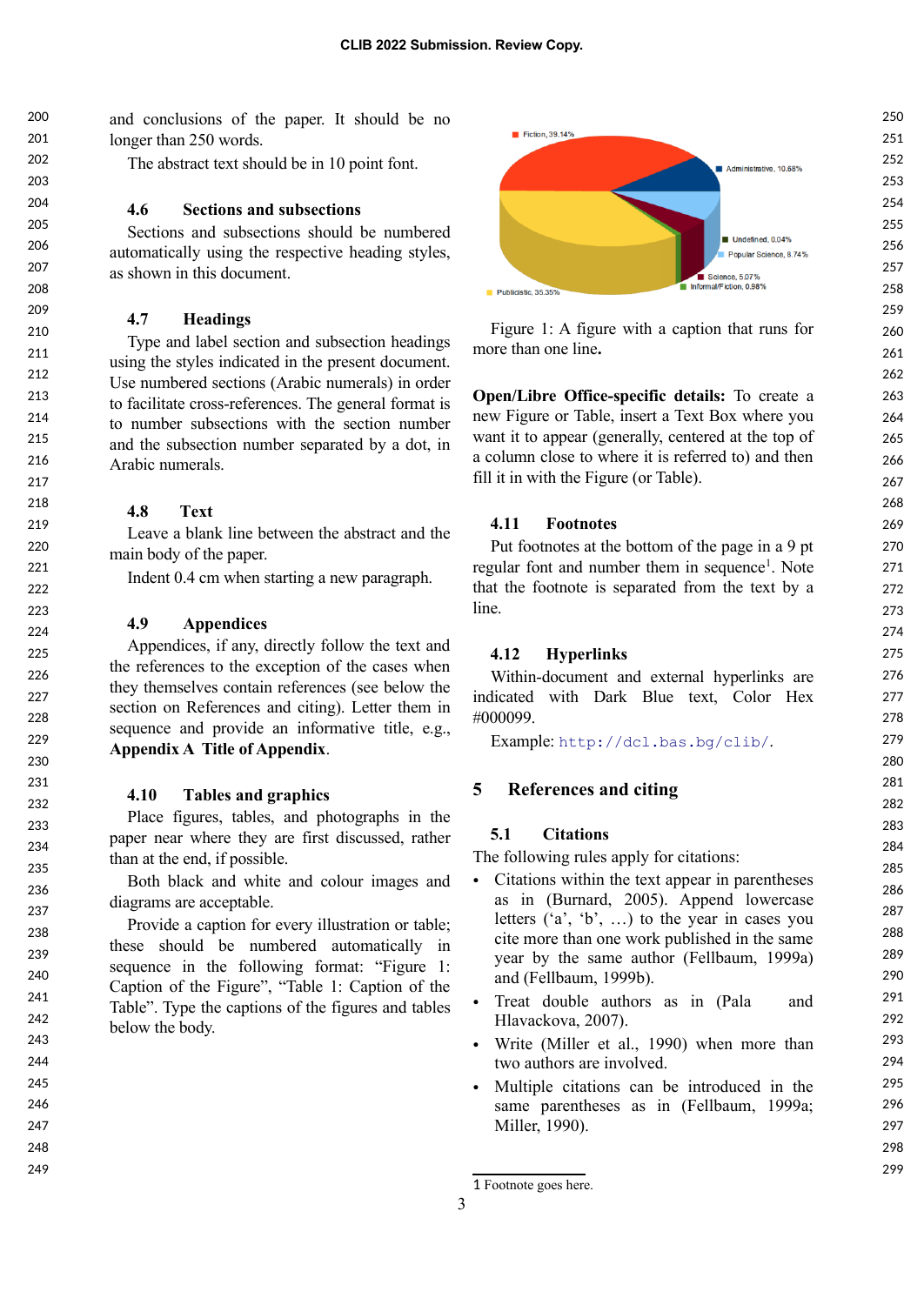• For direct quotations, include a page number following the year and separated by it using a colon, as indicated in (Koeva, 2008: 35). 300 301 302

- Use a dash to cite page ranges, as in (Koeva, 2008: 35–37).
- For inline citing only the year should be in parentheses (and possibly page numbers) such as in "Koeva (2008: 33–50) argues that..."

References should be compliant with the Harvard-style referencing format. Both full first names of authors and initials are acceptable. Please make sure that you use title-case capitalisation for the titles included in the bibliography items. 308 309 310 311 312 313

List all references together in a separate unnumbered section under the heading **References**; place the section before any Appendices, unless they contain references. Arrange the references alphabetically by author's family name, followed by the year of publication. Provide as complete citations as possible. 314 315 316 317 318 319 320

Please refer to the References section below for examples on how to describe references of: manuals (Christ and Schulze, 1994), technical reports (Briscoe, 2006), electronic sources (EAGLES, 1996), etc.

## **5.1 References**

Gather the full set of references together under the heading **References**; place the section before any Appendices. Arrange the references alphabetically by authors' surnames, rather than by order of occurrence in the text.

Provide as complete a citation as possible, using a consistent format. Use full names for authors, not just initials.

**Open/Libre Office-specific details:** To create hyperlinks between citations and references, as you insert each full reference in the References section, highlight it and then select Insert, Bookmark. Link back to the reference from its citations in the text by highlight the citation, right clicking, and selecting Insert, Cross-Reference, then selecting the Bookmark you've saved.

### **6 Anonymity**

As reviewing will be double-blind, papers submitted for review should not include any author information (such as names or affiliations).

Furthermore, self-references that reveal the author's identity should be avoided.

Please do not use anonymous citations and do not include acknowledgments. **Papers that do not conform to these requirements may be rejected without review.**

Any preliminary versions of submitted papers should be listed in the submission form and not in the review version of the paper. Once a paper has been accepted to the conference, the camera-ready version of the paper should include the authors' names and affiliations, and is allowed to use selfreferences, acknowledgments and links to repositories, resources, etc.

**Open/Libre Office-specific details:** If the paper is accepted, remove the header, footer (page numbers), and the ruler for the final version (camera-ready).

## **Acknowledgments**

The acknowledgments should go immediately before the references. Do not number the acknowledgments section. **Do not include this section when submitting your paper for review.**

### **References**

Ted Briscoe. 2006. An introduction to tag sequence grammars and the RASP system parser. Technical re-port, University of Cambridge, Computer Laboratory Technical Report.

Lou Burnard. 2005. *Developing Linguistic Corpora: А Guide to Good Practice, chapter Metadata for Corpus Work*. Oxford: Oxbow Books.

[http://ota.ahds.ac.uk/documents/creat](http://ota.ahds.ac.uk/documents/creating/dlc/index.htm) [ing/dlc/index.htm](http://ota.ahds.ac.uk/documents/creating/dlc/index.htm).

Oliver Christ and Bruno M. Schulze. 1994. *The IMS Corpus Workbench: Corpus Query Processor (CQP) User's Manual*. University of Stuttgart, Germany.

EAGLES. 1996. EAGLES: Preliminary Recommendations on Corpus Typology. EAGLES Document EAG—TCWG—CTYP/P. [http://www.ilc.cnr.it/EAGLES96/corpus](http://www.ilc.cnr.it/EAGLES96/corpustyp/corpustyp.html) [typ/corpustyp.html](http://www.ilc.cnr.it/EAGLES96/corpustyp/corpustyp.html).

C. Fellbaum. 1999a. The Organization of Verbs and Verb Concepts in a Semantic Net. In P. Saint-Dizier, editor, *Predicative Forms in Natural Language and in Lexical Knowledge Bases*,

350 351